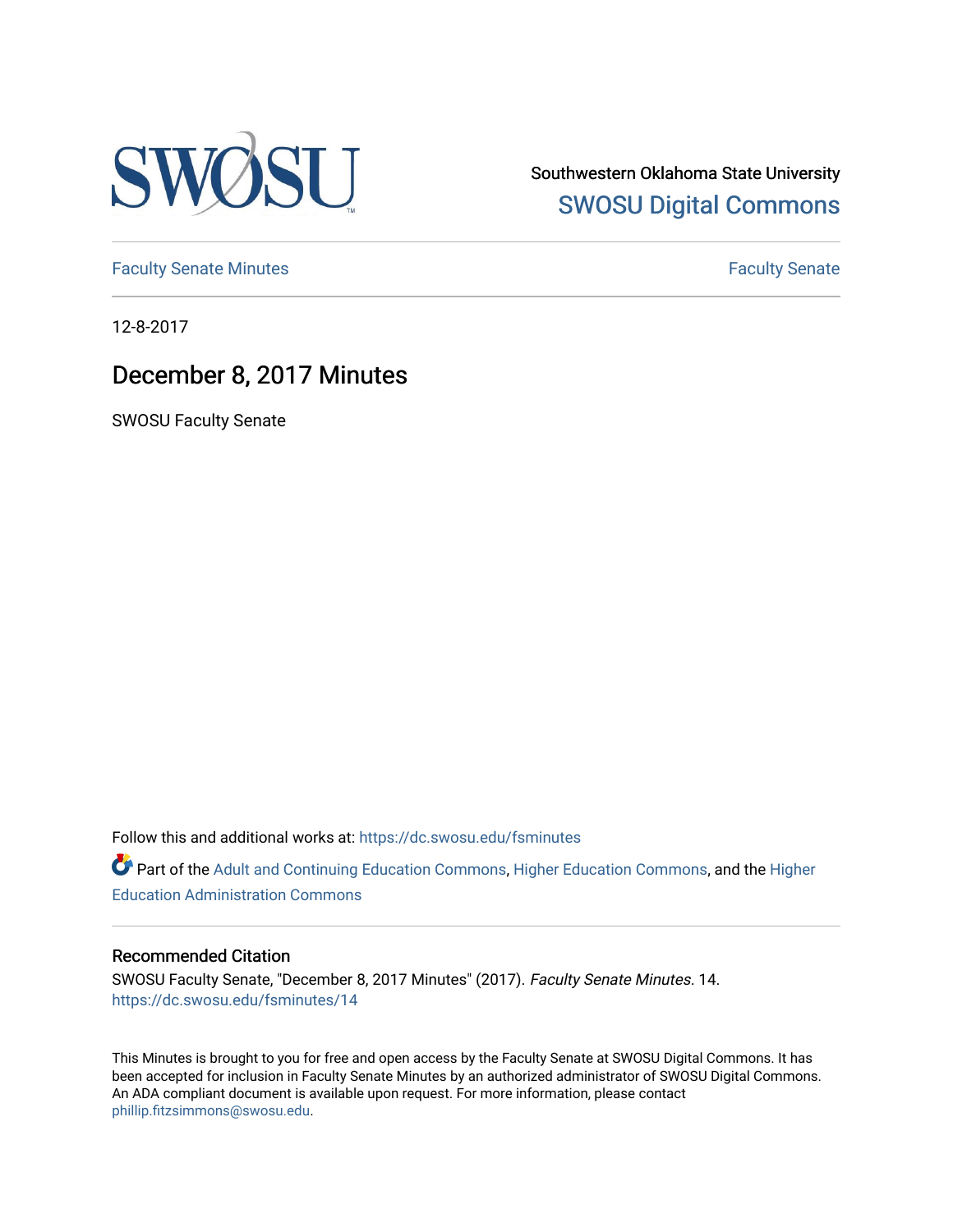# SWOSU Faculty Senate

December 8<sup>th</sup>, 2017 Approved Minutes

- **I. Call to Order:** Faculty Senate President Jerry Dunn called the December meeting of the Faculty Senate to Order at \_\_\_2:04 PM\_\_\_\_ in HEC 201.
- **II. Establishment of a Quorum:** Wayne Anderson, Krista Brooks, Dayna Coker (via ITV from Sayre), Rachel Davis, Tommye Davis (via ITV from Sayre), Jerry Dunn, Jared Edwards, Robin Griffeath, LeaAnne Hume, Paul Hummel, Sunu Kodumthara, Jack Li, Scott Long, David Martyn, Tom McNamara, Evette Meliza, Kathy O'Neal, Eric Paul, Linda Pye, Hank Ramsey, Ann Russell, Hardeep Saluja, Lisa Schroeder, Amanda Smith, Tony Stein, Muatasem Ubeidat
- **III. Certification of Substitutes:** Phillip Humphrey substituting for Holly McKee (Business); Marcy Pye for Jessica Young (Allied Health); Sarah King for Rita Hays (Business); Edna Patatanian for Cheri Walker (Pharmacy)
- **IV. Presentation of Visitors:** None
- **V. Approval of Minutes:** One change under section I Change September to November; Approved as amended.

### **VI. Announcements**

- A. President Jerry Dunn
	- 1. Executive Council Meeting of 12/4/2017
		- a) Dependent audit must be completed to continue dependent coverage!
		- b) President Beutler would like to thank you everyone for their perseverance in these trying budget times. The funds for the stipends were available through increased enrollment and retention, and prudent spending by departments.
		- c) SWOSU is stopping tuition waivers for high school juniors, though they may still enroll in courses.
		- d) Governor's executive order to eliminate "swag" purchases by agencies; check with Brian Adler.
	- 2. Administrative Council of 12/4/2017
		- a) Dependent coverage will now take place in the same month of coverage, so no deduction for December paycheck.
		- b) Reminder about Title IX training. FYI the "entertaining" training for Title IX is provided by a company SWOSU is mandated to use.
		- c) SWOSU receives a "prompt pay discount" from Staples if bills are paid within 10 days.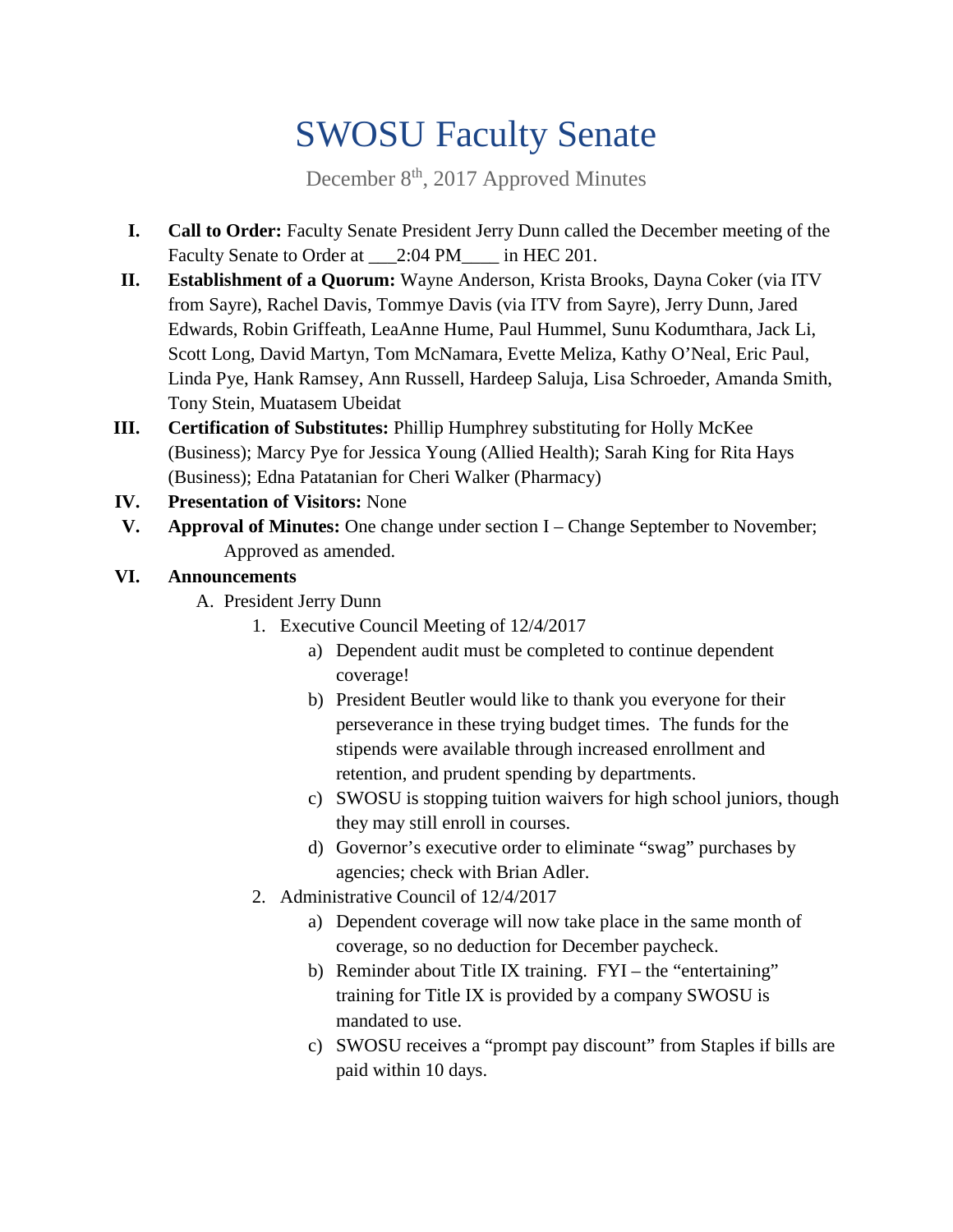- d) Dean of Students requests that faculty policies on the use of electronics in the classroom be contained in the syllabus.
- e) The flu has arrived on campus!
- f) Assessment Committee is forming subcommittees; requests for volunteers to assist with reports may be forthcoming.
- g) From the Registrar, enrollment for spring is down 2.6%.
- 3. Meeting with Provost on 12/6/2017
	- a) Response to question from Sayre Senators according to the Provost, Sayre faculty should coordinate curricula, academic, and instruction issues with the chair of the respective department on the Weatherford campus. Physical site issues and questions should be addressed to the CAAP Dean.
	- b) Sayre is not a branch campus of SWOSU, but an alternative site, according to HLC. Therefore, Sayre is SWOSU and subject to the same HLC accreditation.
	- c) For clarification on the vote count contained in the P&T policy, no vote count shall be revealed to the applicant at any time as mandated by RUSO.
- B. Secretary/Treasurer Krista Brooks
	- 1. Roll Sheet—please sign
	- 2. Treasurer's Report
		- a) BancFirst
			- (1) November Balance: \$1,775.28
			- (2) Withdrawal: \$0
			- (3) Deposit: \$0
			- (4) Current Balance: \$1,775.28
		- b) University Account
			- (1) November Balance: \$105.01
			- (2) Current Balance: \$105.01
- C. President-Elect Amanda Smith: Nothing to report
- D. Past President Tom McNamara: Nothing to report
- E. Student Government Representative: Not present
- **VII. Reports from Standing and Ad Hoc Committees:** None
- **VIII. Unfinished Business:** None
- **IX. New Business:** 
	- A. Request from the Assessment Committee for Faculty Senate representation on the NSSE/FSSE Evaluation Subcommittee as they create their report to promote Continuous Improvement. This would be a 3-year commitment, and as such, preference would be for a Senator with term length remaining.